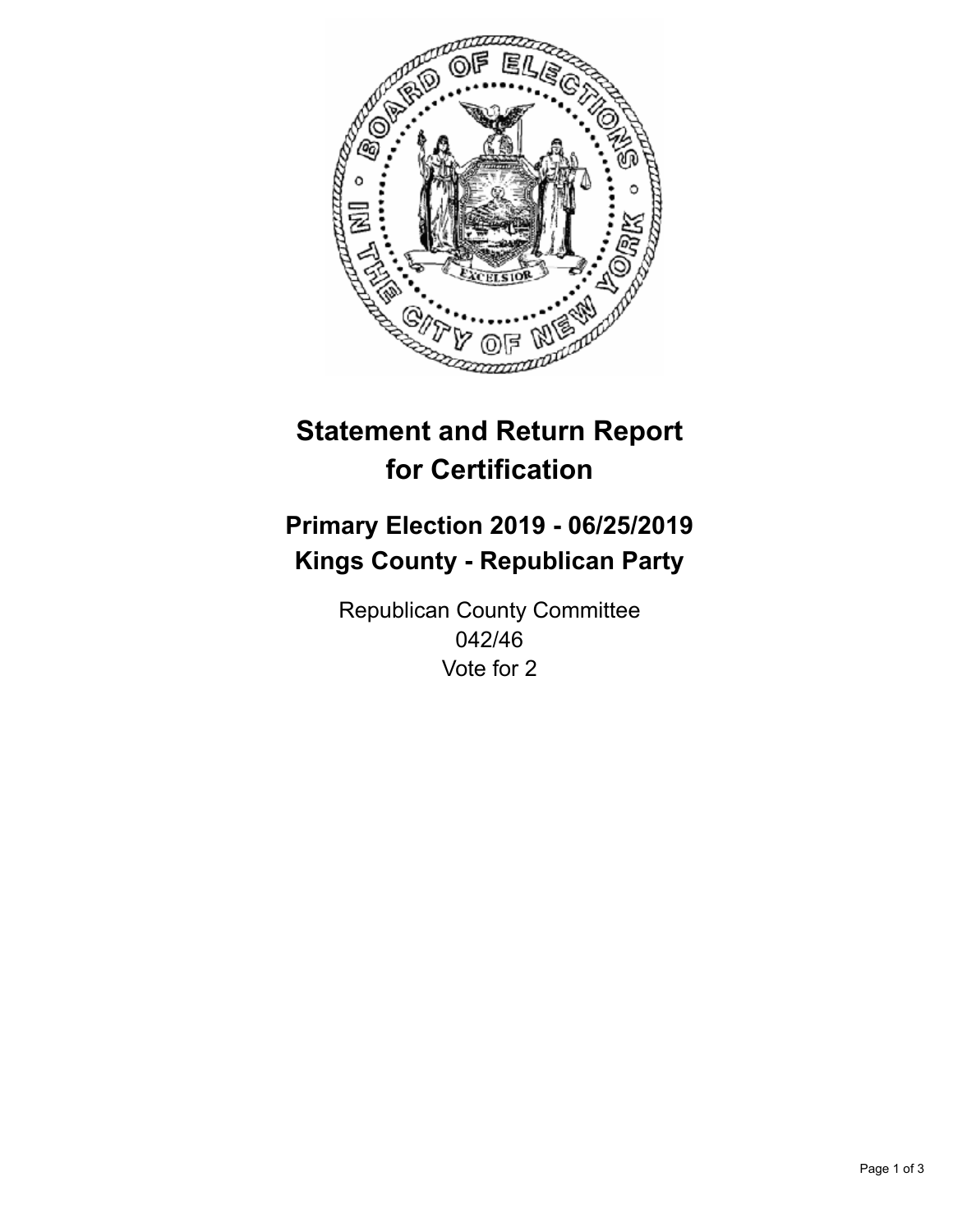

## **Assembly District 46**

| <b>PUBLIC COUNTER</b>                                    | 30 |
|----------------------------------------------------------|----|
| MANUALLY COUNTED EMERGENCY                               | 0  |
| ABSENTEE / MILITARY                                      | 0  |
| AFFIDAVIT                                                | 0  |
| <b>Total Ballots</b>                                     | 30 |
| Less - Inapplicable Federal/Special Presidential Ballots | 0  |
| <b>Total Applicable Ballots</b>                          | 30 |
| LUCRETIA REGINA-POTTER                                   | 28 |
| FRANK A. GAMBARO                                         | 16 |
| ANNETTE OLIVO                                            | 5  |
| <b>Total Votes</b>                                       | 49 |
| Unrecorded                                               | 11 |